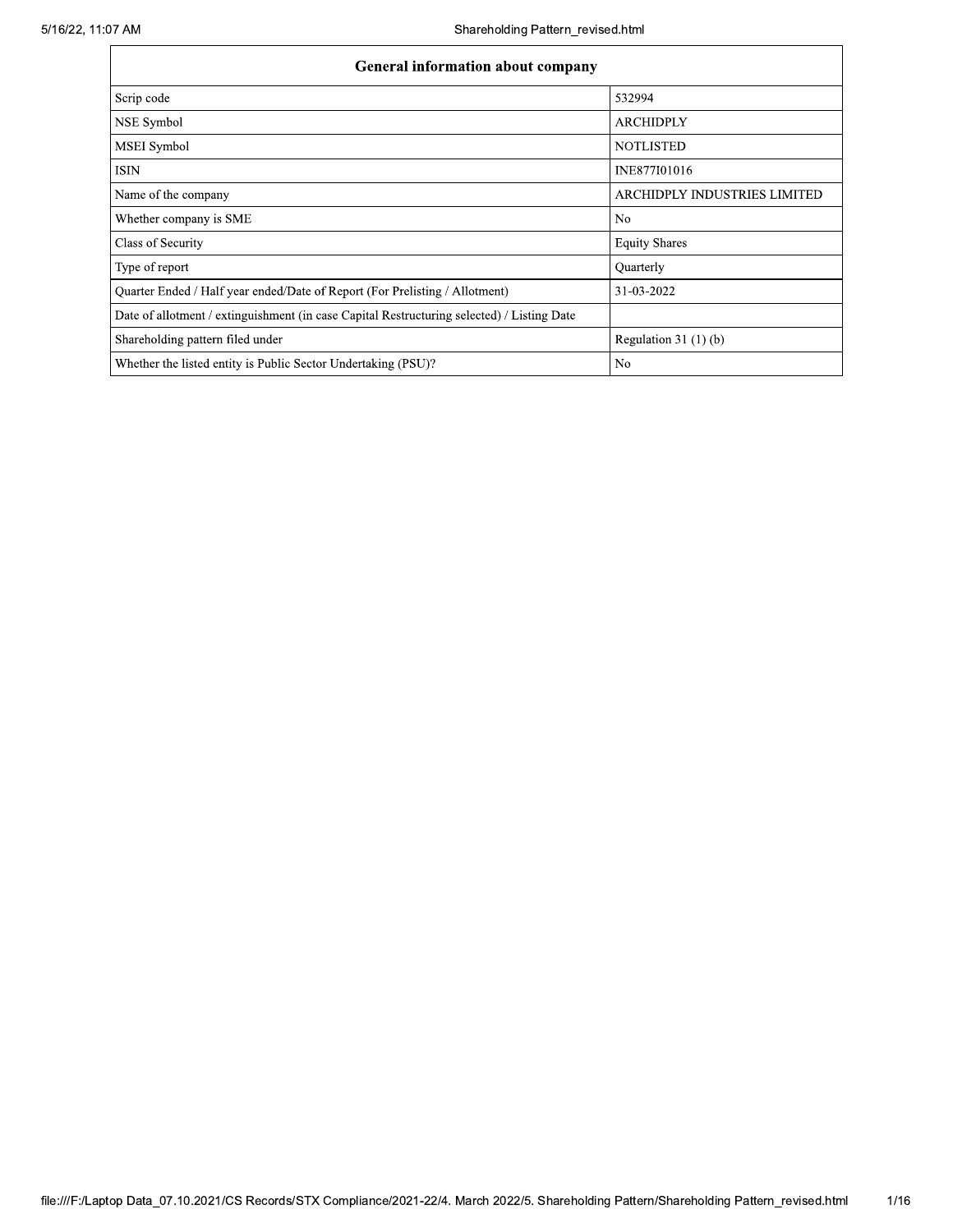|                 | <b>Declaration</b>                                                                        |                |                                |                       |                             |  |  |  |  |  |  |
|-----------------|-------------------------------------------------------------------------------------------|----------------|--------------------------------|-----------------------|-----------------------------|--|--|--|--|--|--|
| Sr.<br>No.      | Particular                                                                                | Yes/No         | Promoter and<br>Promoter Group | Public<br>shareholder | Non Promoter-<br>Non Public |  |  |  |  |  |  |
| 1               | Whether the Listed Entity has issued any partly paid up shares?                           | No.            | N <sub>0</sub>                 | N <sub>0</sub>        | N <sub>0</sub>              |  |  |  |  |  |  |
| $\overline{2}$  | Whether the Listed Entity has issued any Convertible Securities<br>o                      | N <sub>o</sub> | N <sub>o</sub>                 | No                    | N <sub>0</sub>              |  |  |  |  |  |  |
| 3               | Whether the Listed Entity has issued any Warrants?                                        | N <sub>0</sub> | N <sub>o</sub>                 | N <sub>0</sub>        | N <sub>0</sub>              |  |  |  |  |  |  |
| $\overline{4}$  | Whether the Listed Entity has any shares against which<br>depository receipts are issued? | No.            | N <sub>0</sub>                 | N <sub>0</sub>        | N <sub>o</sub>              |  |  |  |  |  |  |
| 5               | Whether the Listed Entity has any shares in locked-in?                                    | N <sub>0</sub> | No                             | N <sub>0</sub>        | No.                         |  |  |  |  |  |  |
| 6               | Whether any shares held by promoters are pledge or otherwise<br>encumbered?               | No             | N <sub>0</sub>                 |                       |                             |  |  |  |  |  |  |
| $7\overline{ }$ | Whether company has equity shares with differential voting<br>rights?                     | N <sub>o</sub> | N <sub>o</sub>                 | No                    | N <sub>o</sub>              |  |  |  |  |  |  |
| 8               | Whether the listed entity has any significant beneficial owner?                           | No.            |                                |                       |                             |  |  |  |  |  |  |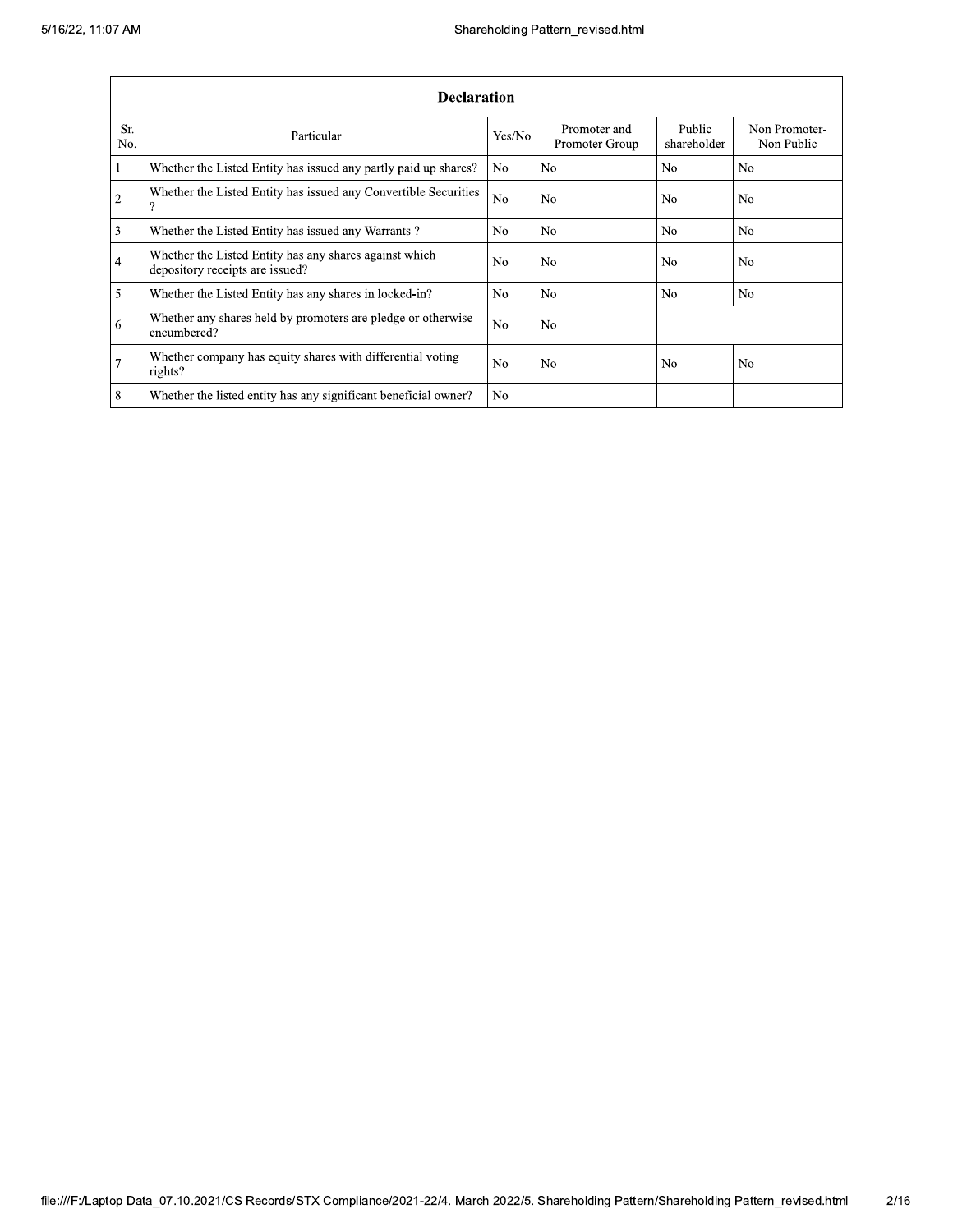|                 | Category                                | Nos. Of      | No. of<br>fully paid | No. Of<br>Partly<br>paid-up | No. Of<br>shares         | Total nos.<br>shares<br>held (VII)<br>$= (IV) +$<br>$(V)+(VI)$ | Shareholding as a<br>% of total no. of<br>shares (calculated<br>as per SCRR,<br>1957) (VIII) As a<br>% of $(A+B+C2)$ | Number of Voting Rights held in each<br>class of securities (IX) |                           |          |                     |
|-----------------|-----------------------------------------|--------------|----------------------|-----------------------------|--------------------------|----------------------------------------------------------------|----------------------------------------------------------------------------------------------------------------------|------------------------------------------------------------------|---------------------------|----------|---------------------|
| Category<br>(1) | of<br>shareholder                       | shareholders | up equity            | equity                      | underlying<br>Depository |                                                                |                                                                                                                      |                                                                  | No of Voting (XIV) Rights |          |                     |
|                 | (II)                                    | (III)        | shares<br>held (IV)  | shares<br>held<br>(V)       | Receipts<br>(VI)         |                                                                |                                                                                                                      | Class eg:<br>X                                                   | Class<br>eg:y             | Total    | $%$ of<br>$(A+B+C)$ |
| (A)             | Promoter<br>&<br>Promoter<br>Group      | 11           | 13883523             |                             |                          | 13883523                                                       | 69.89                                                                                                                | 13883523                                                         |                           | 13883523 | 69.89               |
| (B)             | Public                                  | 11141        | 5981477              |                             |                          | 5981477                                                        | 30.11                                                                                                                | 5981477                                                          |                           | 5981477  | 30.11               |
| (C)             | Non<br>Promoter-<br>Non Public          |              |                      |                             |                          |                                                                |                                                                                                                      |                                                                  |                           |          |                     |
| (C1)            | <b>Shares</b><br>underlying<br>DRs      |              |                      |                             |                          |                                                                |                                                                                                                      |                                                                  |                           |          |                     |
| (C2)            | Shares held<br>by<br>Employee<br>Trusts |              |                      |                             |                          |                                                                |                                                                                                                      |                                                                  |                           |          |                     |
|                 | Total                                   | 11152        | 19865000             |                             |                          | 19865000                                                       | 100                                                                                                                  | 19865000                                                         |                           | 19865000 | 100                 |

## Table I - Summary Statement holding of specified securities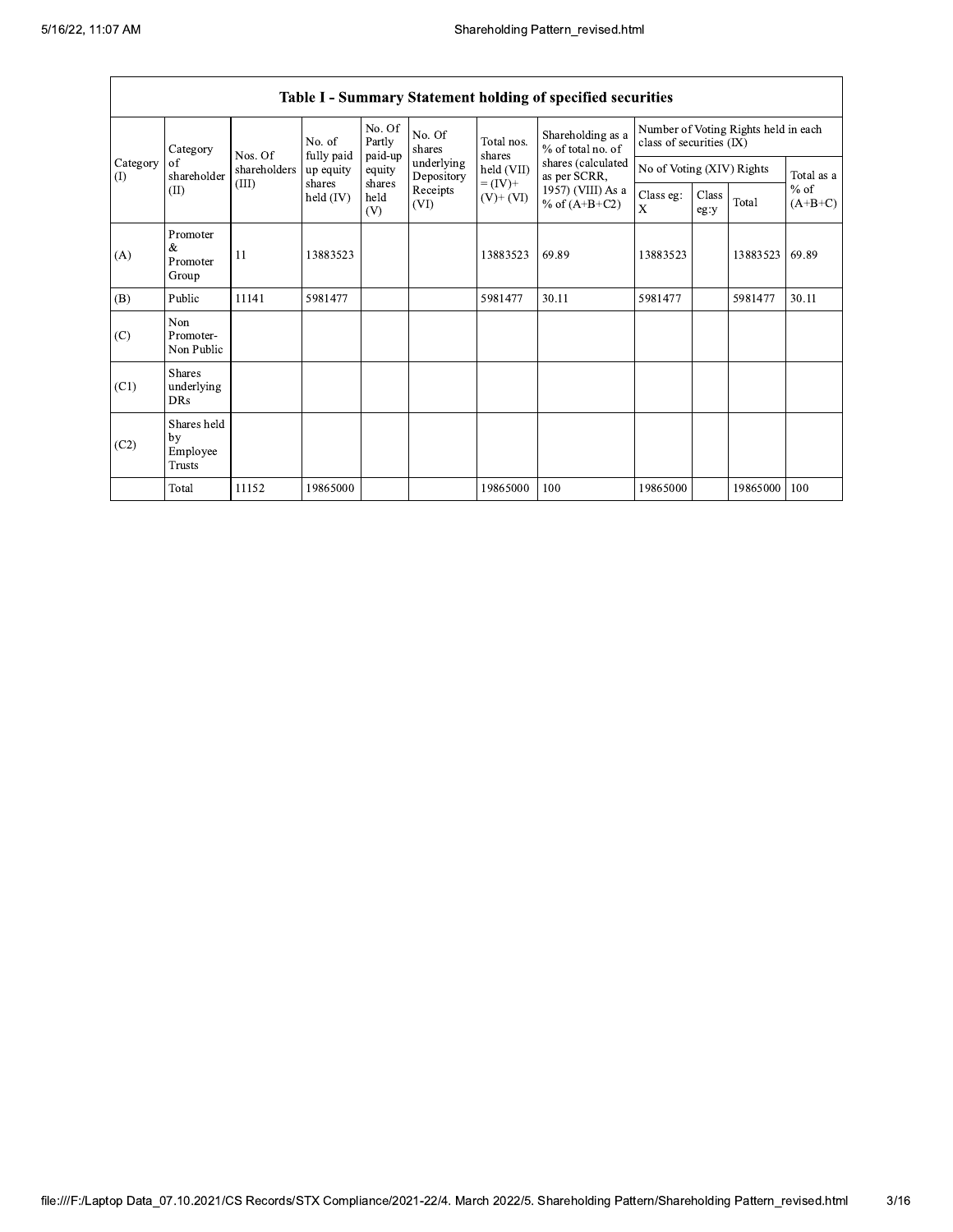|  | Table I - Summary Statement holding of specified securities |                                                |                                                 |                                                                             |                                                                                                               |                                                                                                                                                                                    |                                        |                                                         |                                                                        |                                                         |                                       |
|--|-------------------------------------------------------------|------------------------------------------------|-------------------------------------------------|-----------------------------------------------------------------------------|---------------------------------------------------------------------------------------------------------------|------------------------------------------------------------------------------------------------------------------------------------------------------------------------------------|----------------------------------------|---------------------------------------------------------|------------------------------------------------------------------------|---------------------------------------------------------|---------------------------------------|
|  | Category<br>(1)                                             | Category<br>of<br>shareholder<br>(II)          | No. Of<br><b>Shares</b><br>Underlying           | No. of<br><b>Shares</b><br>Underlying<br>Outstanding<br>Warrants<br>$(X_i)$ | No. Of Shares<br>Underlying<br>Outstanding<br>convertible<br>securities and<br>No. Of<br>Warrants (Xi)<br>(a) | Shareholding , as a $\%$<br>assuming full<br>conversion of<br>convertible securities (<br>as a percentage of<br>diluted share capital)<br>$(XI)=(VII)+(X) As a %$<br>of $(A+B+C2)$ | Number of<br>Locked in<br>shares (XII) |                                                         | Number of<br>Shares<br>pledged or<br>otherwise<br>encumbered<br>(XIII) |                                                         | Number of<br>equity shares<br>held in |
|  |                                                             |                                                | Outstanding<br>convertible<br>securities<br>(X) |                                                                             |                                                                                                               |                                                                                                                                                                                    | No.<br>(a)                             | As a<br>$%$ of<br>total<br><b>Shares</b><br>held<br>(b) | No.<br>(a)                                                             | As a<br>$%$ of<br>total<br><b>Shares</b><br>held<br>(b) | dematerialized<br>form $(XIV)$        |
|  | (A)                                                         | Promoter<br>$\&$<br>Promoter<br>Group          |                                                 |                                                                             |                                                                                                               | 69.89                                                                                                                                                                              |                                        |                                                         |                                                                        |                                                         | 13883523                              |
|  | (B)                                                         | Public                                         |                                                 |                                                                             |                                                                                                               | 30.11                                                                                                                                                                              |                                        |                                                         |                                                                        |                                                         | 5911302                               |
|  | (C)                                                         | Non<br>Promoter-<br>Non Public                 |                                                 |                                                                             |                                                                                                               |                                                                                                                                                                                    |                                        |                                                         |                                                                        |                                                         |                                       |
|  | (C1)                                                        | <b>Shares</b><br>underlying<br><b>DRs</b>      |                                                 |                                                                             |                                                                                                               |                                                                                                                                                                                    |                                        |                                                         |                                                                        |                                                         |                                       |
|  | (C2)                                                        | Shares held<br>by<br>Employee<br><b>Trusts</b> |                                                 |                                                                             |                                                                                                               |                                                                                                                                                                                    |                                        |                                                         |                                                                        |                                                         |                                       |
|  |                                                             | Total                                          |                                                 |                                                                             |                                                                                                               | 100                                                                                                                                                                                |                                        |                                                         |                                                                        |                                                         | 19794825                              |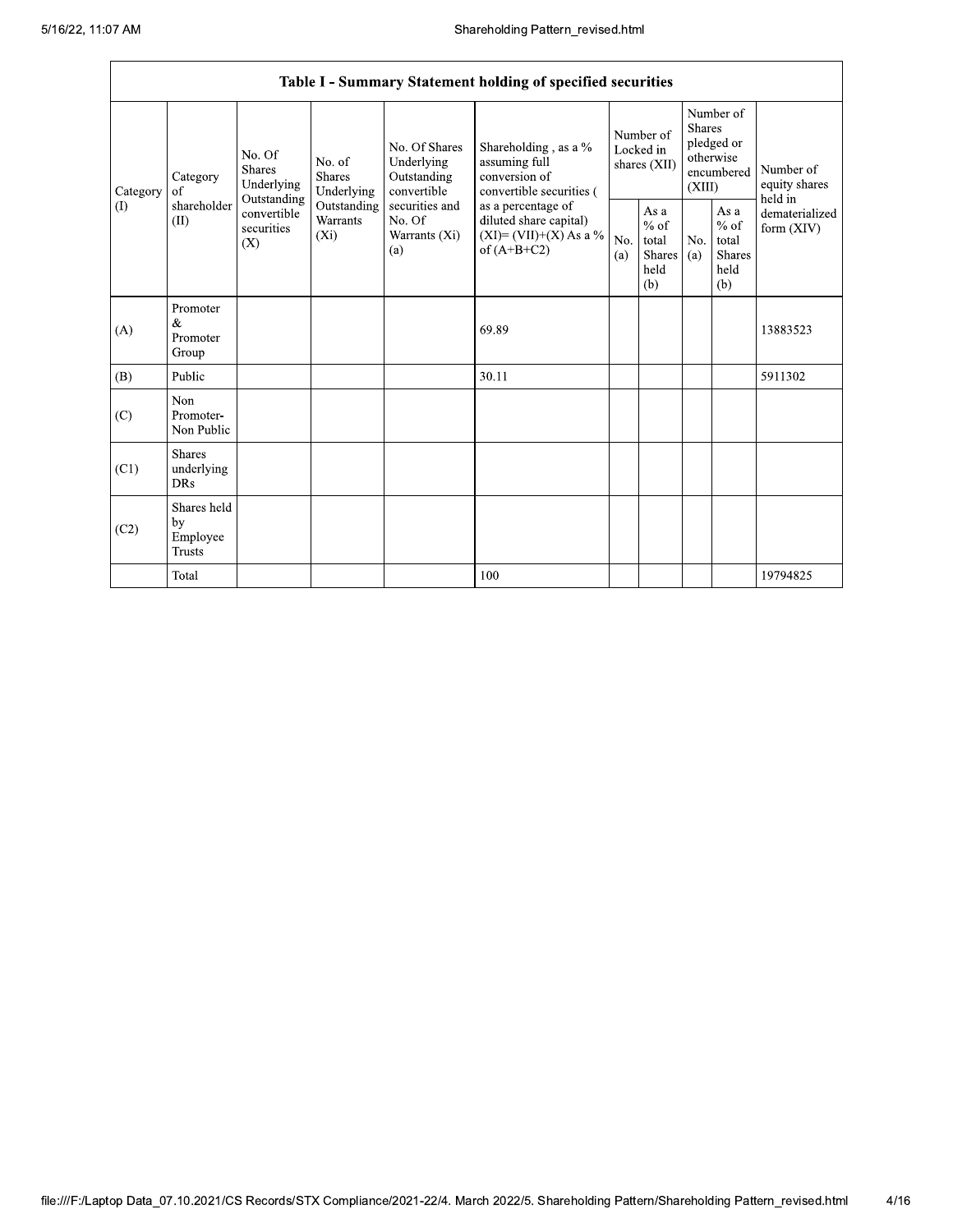|                                                                                                | Table II - Statement showing shareholding pattern of the Promoter and Promoter Group                                   |                                                                                      |                                             |                                 |                                    |                             |                                                  |                           |               |                                      |                           |  |
|------------------------------------------------------------------------------------------------|------------------------------------------------------------------------------------------------------------------------|--------------------------------------------------------------------------------------|---------------------------------------------|---------------------------------|------------------------------------|-----------------------------|--------------------------------------------------|---------------------------|---------------|--------------------------------------|---------------------------|--|
|                                                                                                |                                                                                                                        |                                                                                      |                                             | No.<br>Of                       | No. Of                             | Total nos.                  | Shareholding<br>as a % of<br>total no. of        | class of securities (IX)  |               | Number of Voting Rights held in each |                           |  |
| Sr.                                                                                            | Category $\&$<br>Name of the                                                                                           | Nos. Of<br>shareholders<br>(III)                                                     | No. of<br>fully paid<br>up equity<br>shares | Partly<br>paid-<br>up<br>equity | shares<br>underlying<br>Depository | shares<br>held<br>$(VII) =$ | shares<br>(calculated<br>as per                  | No of Voting (XIV) Rights |               |                                      | Total<br>as a $\%$<br>of  |  |
|                                                                                                | Shareholders (I)                                                                                                       |                                                                                      | held (IV)                                   | shares<br>held<br>(V)           | Receipts<br>(VI)                   | $(IV)+$<br>$(V)$ + $(VI)$   | SCRR,<br>1957) (VIII)<br>As a % of<br>$(A+B+C2)$ | Class eg:<br>X            | Class<br>eg:y | Total                                | Total<br>Voting<br>rights |  |
| A                                                                                              |                                                                                                                        | Table II - Statement showing shareholding pattern of the Promoter and Promoter Group |                                             |                                 |                                    |                             |                                                  |                           |               |                                      |                           |  |
| (1)                                                                                            | Indian                                                                                                                 |                                                                                      |                                             |                                 |                                    |                             |                                                  |                           |               |                                      |                           |  |
| (a)                                                                                            | Individuals/Hindu<br>undivided Family                                                                                  | 6                                                                                    | 2781047                                     |                                 |                                    | 2781047                     | 14                                               | 2781047                   |               | 2781047                              | 14                        |  |
| (d)                                                                                            | Any Other<br>(specify)                                                                                                 | 5                                                                                    | 11102476                                    |                                 |                                    | 11102476                    | 55.89                                            | 11102476                  |               | 11102476                             | 55.89                     |  |
| Sub-Total<br>(A)(1)                                                                            |                                                                                                                        | 11                                                                                   | 13883523                                    |                                 |                                    | 13883523                    | 69.89                                            | 13883523                  |               | 13883523                             | 69.89                     |  |
| (2)                                                                                            | Foreign                                                                                                                |                                                                                      |                                             |                                 |                                    |                             |                                                  |                           |               |                                      |                           |  |
| Total<br>Shareholding<br>of Promoter<br>and<br>Promoter<br>Group $(A)=$<br>$(A)(1)+(A)$<br>(2) |                                                                                                                        | 11                                                                                   | 13883523                                    |                                 |                                    | 13883523                    | 69.89                                            | 13883523                  |               | 13883523                             | 69.89                     |  |
| B                                                                                              | Table III - Statement showing shareholding pattern of the Public shareholder                                           |                                                                                      |                                             |                                 |                                    |                             |                                                  |                           |               |                                      |                           |  |
| (1)                                                                                            | Institutions                                                                                                           |                                                                                      |                                             |                                 |                                    |                             |                                                  |                           |               |                                      |                           |  |
| (3)                                                                                            | Non-institutions                                                                                                       |                                                                                      |                                             |                                 |                                    |                             |                                                  |                           |               |                                      |                           |  |
| (a(i))                                                                                         | Individuals -<br>i.Individual<br>shareholders<br>holding nominal<br>share capital up<br>to Rs. 2 lakhs.                | 10934                                                                                | 4730523                                     |                                 |                                    | 4730523                     | 23.81                                            | 4730523                   |               | 4730523                              | 23.81                     |  |
| (a(ii))                                                                                        | Individuals - ii.<br>Individual<br>shareholders<br>holding nominal 16<br>share capital in<br>excess of Rs. 2<br>lakhs. |                                                                                      | 959082                                      |                                 |                                    | 959082                      | 4.83                                             | 959082                    |               | 959082                               | 4.83                      |  |
| (e)                                                                                            | Any Other<br>(specify)                                                                                                 | 191                                                                                  | 291872                                      |                                 |                                    | 291872                      | 1.47                                             | 291872                    |               | 291872                               | 1.47                      |  |
| Sub-Total<br>(B)(3)                                                                            |                                                                                                                        | 11141                                                                                | 5981477                                     |                                 |                                    | 5981477                     | 30.11                                            | 5981477                   |               | 5981477                              | 30.11                     |  |
| <b>Total Public</b><br>Shareholding<br>$(B)=(B)(1)+$<br>$(B)(2)+(B)$<br>(3)                    |                                                                                                                        | 11141                                                                                | 5981477                                     |                                 |                                    | 5981477                     | 30.11                                            | 5981477                   |               | 5981477                              | 30.11                     |  |
| $\mathbf C$                                                                                    | Table IV - Statement showing shareholding pattern of the Non Promoter- Non Public shareholder                          |                                                                                      |                                             |                                 |                                    |                             |                                                  |                           |               |                                      |                           |  |
| Total (<br>$A+B+C2$ )                                                                          |                                                                                                                        | 11152                                                                                | 19865000                                    |                                 |                                    | 19865000                    | 100                                              | 19865000                  |               | 19865000                             | 100                       |  |
| Total<br>$(A+B+C)$                                                                             |                                                                                                                        | 11152                                                                                | 19865000                                    |                                 |                                    | 19865000                    | 100                                              | 19865000                  |               | 19865000                             | 100                       |  |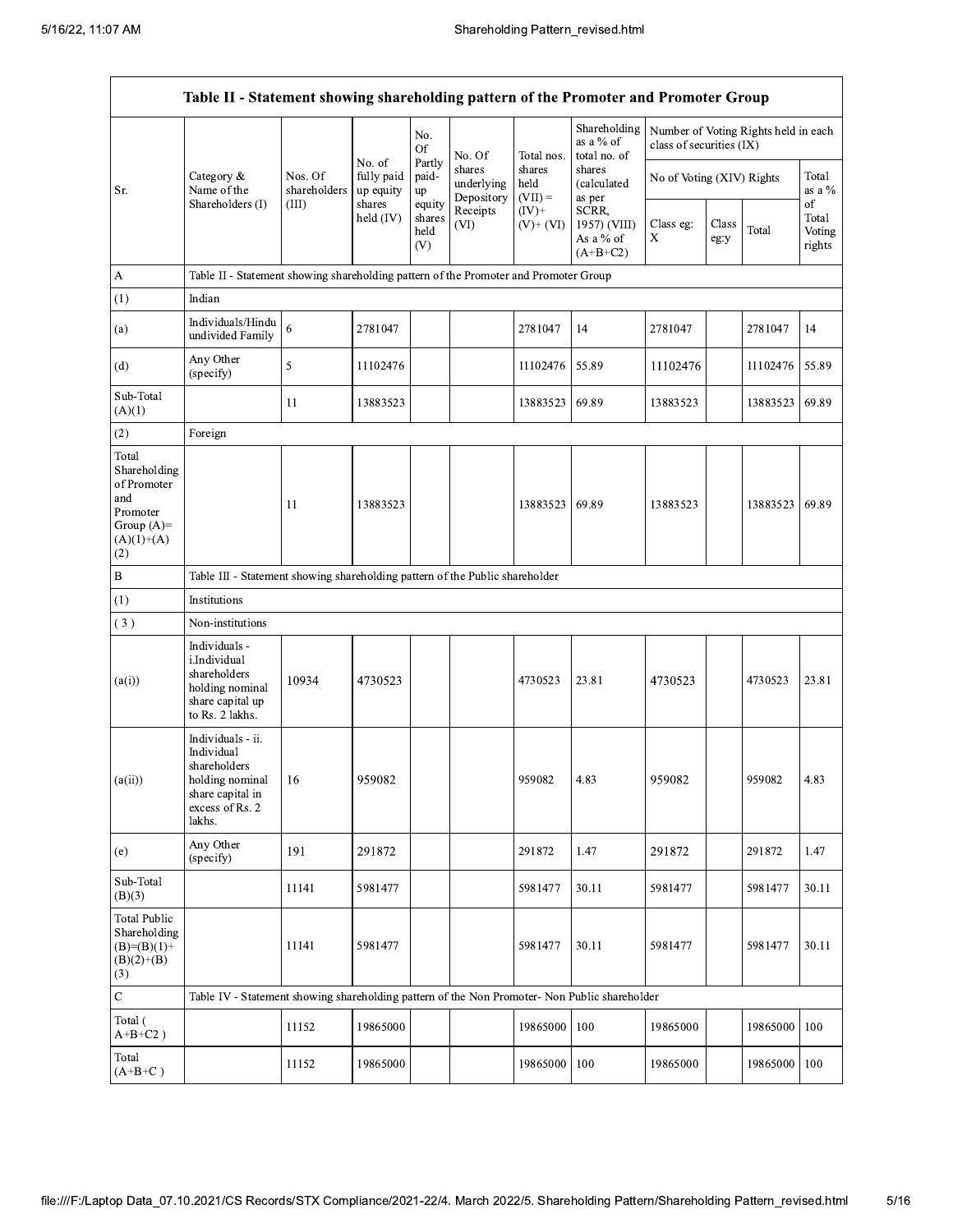| Table II - Statement showing shareholding pattern of the Promoter and Promoter Group    |                                                                                                          |                                                                                      |                                                                 |                                                                                                                      |                                        |                                                            |                                                                  |                                       |                                         |  |  |
|-----------------------------------------------------------------------------------------|----------------------------------------------------------------------------------------------------------|--------------------------------------------------------------------------------------|-----------------------------------------------------------------|----------------------------------------------------------------------------------------------------------------------|----------------------------------------|------------------------------------------------------------|------------------------------------------------------------------|---------------------------------------|-----------------------------------------|--|--|
|                                                                                         | No. Of<br><b>Shares</b><br>Underlying                                                                    | No. of<br><b>Shares</b>                                                              | No. Of Shares<br>Underlying<br>Outstanding                      | Shareholding, as a %<br>assuming full<br>conversion of                                                               | Number of<br>Locked in<br>shares (XII) |                                                            | Number of Shares<br>pledged or<br>otherwise<br>encumbered (XIII) |                                       | Number of<br>equity shares              |  |  |
| Sr.                                                                                     | Outstanding<br>convertible<br>securities<br>(X)                                                          | Underlying<br>Outstanding<br>Warrants<br>$(X_i)$                                     | convertible<br>securities and<br>No. Of<br>Warrants (Xi)<br>(a) | convertible securities (<br>as a percentage of<br>diluted share capital)<br>$(XI)=(VII)+(X) As a$<br>% of $(A+B+C2)$ | No.<br>(a)                             | As $\mathbf a$<br>$%$ of<br>total<br>Shares<br>held<br>(b) | No.<br>(a)                                                       | As a % of total<br>Shares held<br>(b) | held in<br>dematerialized<br>form (XIV) |  |  |
| $\boldsymbol{A}$                                                                        |                                                                                                          | Table II - Statement showing shareholding pattern of the Promoter and Promoter Group |                                                                 |                                                                                                                      |                                        |                                                            |                                                                  |                                       |                                         |  |  |
| (1)                                                                                     | Indian                                                                                                   |                                                                                      |                                                                 |                                                                                                                      |                                        |                                                            |                                                                  |                                       |                                         |  |  |
| (a)                                                                                     |                                                                                                          |                                                                                      |                                                                 | 14                                                                                                                   |                                        |                                                            |                                                                  |                                       | 2781047                                 |  |  |
| (d)                                                                                     |                                                                                                          |                                                                                      |                                                                 | 55.89                                                                                                                |                                        |                                                            |                                                                  |                                       | 11102476                                |  |  |
| Sub-Total (A)<br>(1)                                                                    |                                                                                                          |                                                                                      |                                                                 | 69.89                                                                                                                |                                        |                                                            |                                                                  |                                       | 13883523                                |  |  |
| (2)                                                                                     | Foreign                                                                                                  |                                                                                      |                                                                 |                                                                                                                      |                                        |                                                            |                                                                  |                                       |                                         |  |  |
| Total<br>Shareholding<br>of Promoter<br>and Promoter<br>Group $(A)=$<br>$(A)(1)+(A)(2)$ |                                                                                                          |                                                                                      |                                                                 | 69.89                                                                                                                |                                        |                                                            |                                                                  |                                       | 13883523                                |  |  |
| $\, {\bf B}$                                                                            |                                                                                                          |                                                                                      |                                                                 | Table III - Statement showing shareholding pattern of the Public shareholder                                         |                                        |                                                            |                                                                  |                                       |                                         |  |  |
| (1)                                                                                     | Institutions                                                                                             |                                                                                      |                                                                 |                                                                                                                      |                                        |                                                            |                                                                  |                                       |                                         |  |  |
| (3)                                                                                     | Non-institutions                                                                                         |                                                                                      |                                                                 |                                                                                                                      |                                        |                                                            |                                                                  |                                       |                                         |  |  |
| (a(i))                                                                                  |                                                                                                          |                                                                                      |                                                                 | 23.81                                                                                                                |                                        |                                                            |                                                                  |                                       | 4694868                                 |  |  |
| (a(ii))                                                                                 |                                                                                                          |                                                                                      |                                                                 | 4.83                                                                                                                 |                                        |                                                            |                                                                  |                                       | 959082                                  |  |  |
| (e)                                                                                     |                                                                                                          |                                                                                      |                                                                 | 1.47                                                                                                                 |                                        |                                                            |                                                                  |                                       | 257352                                  |  |  |
| Sub-Total (B)<br>(3)                                                                    |                                                                                                          |                                                                                      |                                                                 | 30.11                                                                                                                |                                        |                                                            |                                                                  |                                       | 5911302                                 |  |  |
| <b>Total Public</b><br>Shareholding<br>$(B)=(B)(1)+$<br>$(B)(2)+(B)(3)$                 |                                                                                                          |                                                                                      |                                                                 | 30.11                                                                                                                |                                        |                                                            |                                                                  |                                       | 5911302                                 |  |  |
| $\mathbf C$                                                                             |                                                                                                          |                                                                                      |                                                                 | Table IV - Statement showing shareholding pattern of the Non Promoter- Non Public shareholder                        |                                        |                                                            |                                                                  |                                       |                                         |  |  |
| Total (<br>$A+B+C2$ )                                                                   |                                                                                                          |                                                                                      |                                                                 | 100                                                                                                                  |                                        |                                                            |                                                                  |                                       | 19794825                                |  |  |
| Total<br>$(A+B+C)$                                                                      |                                                                                                          |                                                                                      |                                                                 | 100                                                                                                                  |                                        |                                                            |                                                                  |                                       | 19794825                                |  |  |
|                                                                                         | Textual<br>Disclosure of notes on shareholding pattern for company remarks explanatory<br>Information(1) |                                                                                      |                                                                 |                                                                                                                      |                                        |                                                            |                                                                  |                                       |                                         |  |  |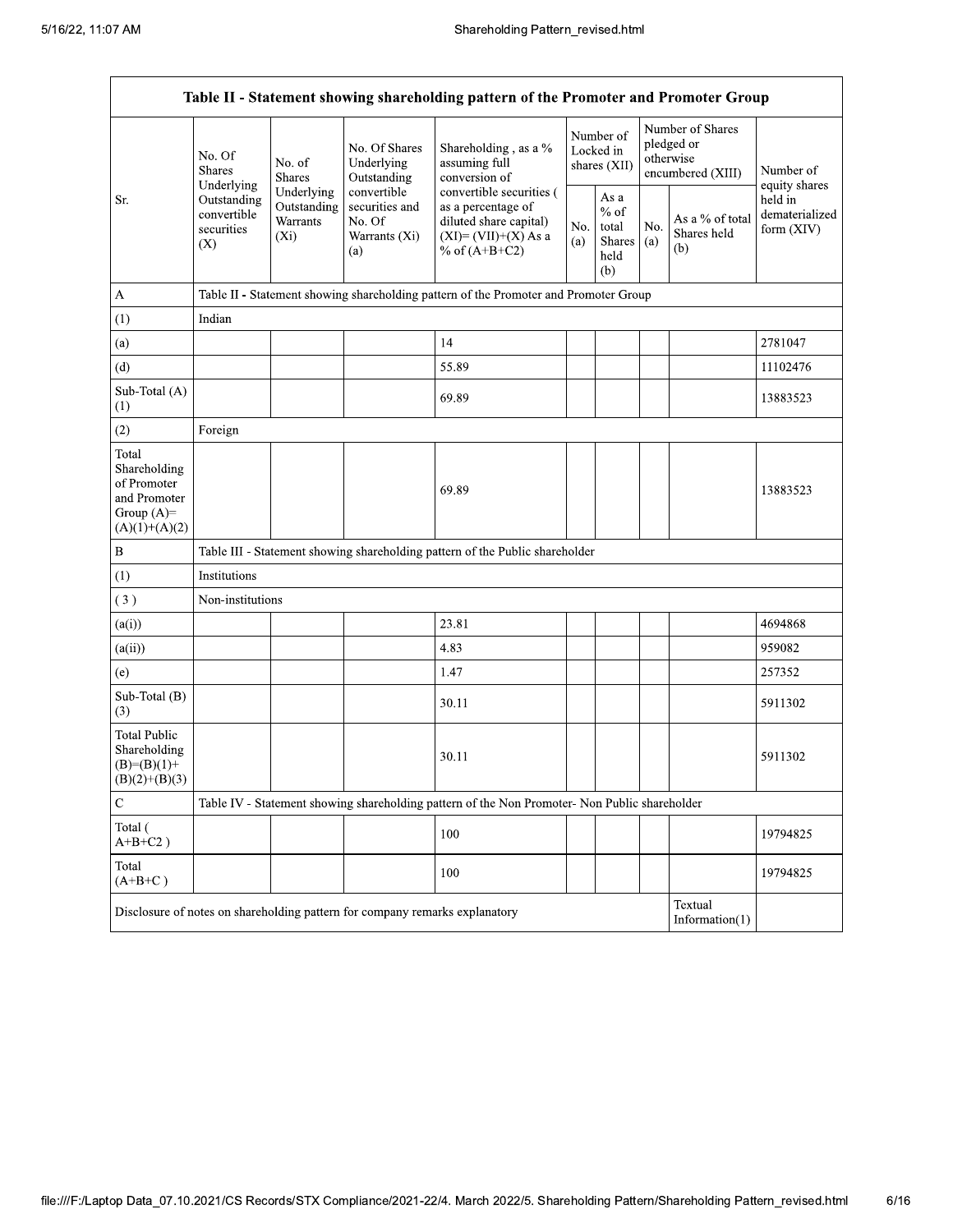|                       | <b>Text Block</b>                                                                                                                                                                                                                                |
|-----------------------|--------------------------------------------------------------------------------------------------------------------------------------------------------------------------------------------------------------------------------------------------|
| Textual Information() | In Any Other column under Non Institutional heading, the total consolidated shareholders in the NRI<br>category are 128 with a holding of 139157 shares. Out of which non-repatriable NRI shareholders are 38<br>with a holding of 25317 shares. |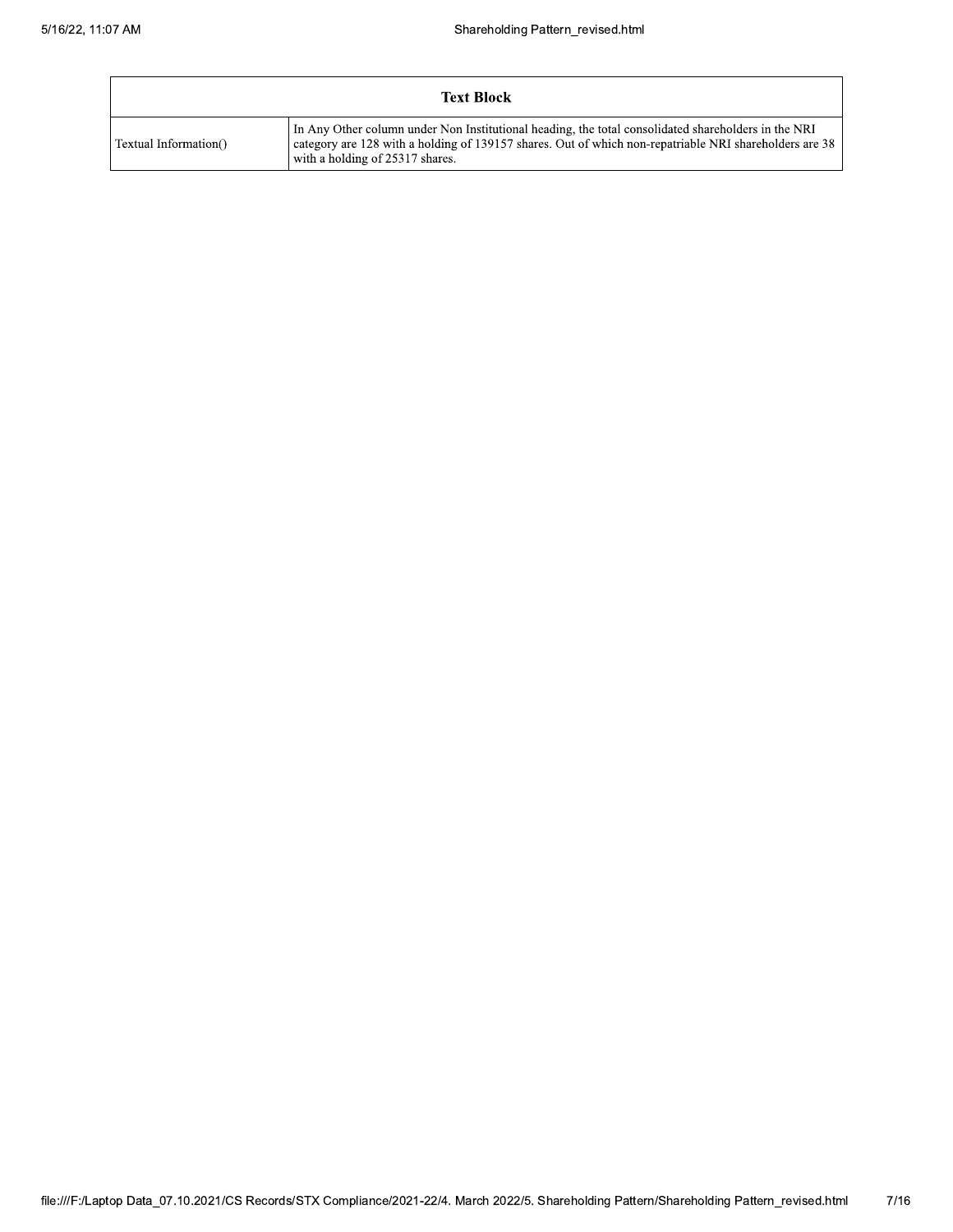| Individuals/Hindu undivided Family                                                                                                                                                       |                                                               |                             |                                    |                                  |                  |                   |  |  |  |  |
|------------------------------------------------------------------------------------------------------------------------------------------------------------------------------------------|---------------------------------------------------------------|-----------------------------|------------------------------------|----------------------------------|------------------|-------------------|--|--|--|--|
| Searial No.                                                                                                                                                                              | $\mathbf{1}$                                                  | $\overline{2}$              | 3                                  | 4                                | 5                | $\sqrt{6}$        |  |  |  |  |
| Name of the<br>Shareholders (I)                                                                                                                                                          | DEEN DAYAL DAGA<br>(HUF)                                      | <b>SHYAM</b><br><b>DAGA</b> | <b>SANGEETA</b><br><b>BHARADIA</b> | <b>DEEN DAYAL</b><br><b>DAGA</b> | <b>USHA DAGA</b> | <b>RAJIV DAGA</b> |  |  |  |  |
| PAN (II)                                                                                                                                                                                 | AAAHD9420P                                                    | ABRPD9021C                  | ACAPB4241Q                         | ACBPD8413H                       | ACFPD3879B       | AGQPD7847Q        |  |  |  |  |
| No. of fully paid<br>up equity shares<br>$held$ (IV)                                                                                                                                     | 20000                                                         | 573685                      | 4100                               | 771620                           | 760300           | 651342            |  |  |  |  |
| No. Of Partly paid-<br>up equity shares<br>held(V)                                                                                                                                       |                                                               |                             |                                    |                                  |                  |                   |  |  |  |  |
| No. Of shares<br>underlying<br>Depository<br>Receipts (VI)                                                                                                                               |                                                               |                             |                                    |                                  |                  |                   |  |  |  |  |
| Total nos. shares<br>held $(VII) = (IV) +$<br>$(V)$ + $(VI)$                                                                                                                             | 20000                                                         | 573685                      | 4100                               | 771620                           | 760300           | 651342            |  |  |  |  |
| Shareholding as a<br>% of total no. of<br>shares (calculated<br>as per SCRR,<br>1957) (VIII) As a<br>% of $(A+B+C2)$                                                                     | 0.1                                                           | 2.89                        | 0.02                               | 3.88                             | 3.83             | 3.28              |  |  |  |  |
|                                                                                                                                                                                          | Number of Voting Rights held in each class of securities (IX) |                             |                                    |                                  |                  |                   |  |  |  |  |
| Class eg:X                                                                                                                                                                               | 20000                                                         | 573685                      | 4100                               | 771620                           | 760300           | 651342            |  |  |  |  |
| Class eg:y                                                                                                                                                                               |                                                               |                             |                                    |                                  |                  |                   |  |  |  |  |
| Total                                                                                                                                                                                    | 20000                                                         | 573685                      | 4100                               | 771620                           | 760300           | 651342            |  |  |  |  |
| Total as a % of<br>Total Voting rights                                                                                                                                                   | 0.1                                                           | 2.89                        | 0.02                               | 3.88                             | 3.83             | 3.28              |  |  |  |  |
| No. Of Shares<br>Underlying<br>Outstanding<br>convertible<br>securities $(X)$                                                                                                            |                                                               |                             |                                    |                                  |                  |                   |  |  |  |  |
| No. of Shares<br>Underlying<br>Outstanding<br>Warrants (Xi)                                                                                                                              |                                                               |                             |                                    |                                  |                  |                   |  |  |  |  |
| No. Of Shares<br>Underlying<br>Outstanding<br>convertible<br>securities and No.<br>Of Warrants (Xi)<br>(a)                                                                               |                                                               |                             |                                    |                                  |                  |                   |  |  |  |  |
| Shareholding, as a<br>% assuming full<br>conversion of<br>convertible<br>securities (as a<br>percentage of<br>diluted share<br>capital) (XI)=<br>$(VII)+(Xi)(a) As a$<br>% of $(A+B+C2)$ | 0.1                                                           | 2.89                        | 0.02                               | 3.88                             | 3.83             | 3.28              |  |  |  |  |
| Number of Locked in shares (XII)                                                                                                                                                         |                                                               |                             |                                    |                                  |                  |                   |  |  |  |  |
| No. $(a)$                                                                                                                                                                                |                                                               |                             |                                    |                                  |                  |                   |  |  |  |  |
| As a % of total<br>Shares held (b)                                                                                                                                                       |                                                               |                             |                                    |                                  |                  |                   |  |  |  |  |
|                                                                                                                                                                                          | Number of Shares pledged or otherwise encumbered (XIII)       |                             |                                    |                                  |                  |                   |  |  |  |  |
| No. $(a)$                                                                                                                                                                                |                                                               |                             |                                    |                                  |                  |                   |  |  |  |  |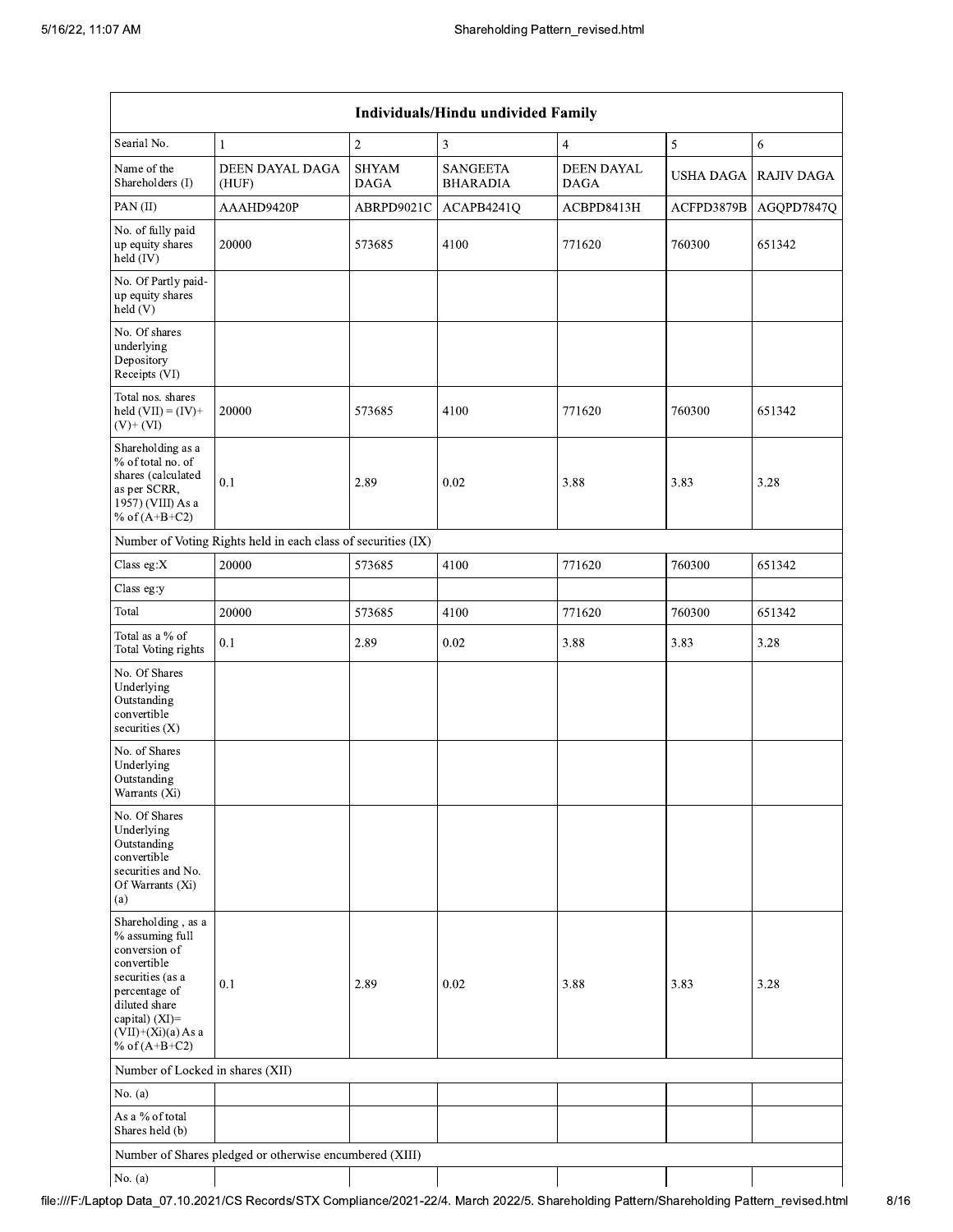| As a % of total<br>Shares held (b)                                   |                              |          |          |          |          |          |  |  |  |
|----------------------------------------------------------------------|------------------------------|----------|----------|----------|----------|----------|--|--|--|
| Number of equity<br>shares held in<br>dematerialized<br>form $(XIV)$ | 20000                        | 573685   | 4100     | 771620   | 760300   | 651342   |  |  |  |
|                                                                      | Reason for not providing PAN |          |          |          |          |          |  |  |  |
| Reason for not<br>providing PAN                                      |                              |          |          |          |          |          |  |  |  |
| Shareholder type                                                     | Promoter                     | Promoter | Promoter | Promoter | Promoter | Promoter |  |  |  |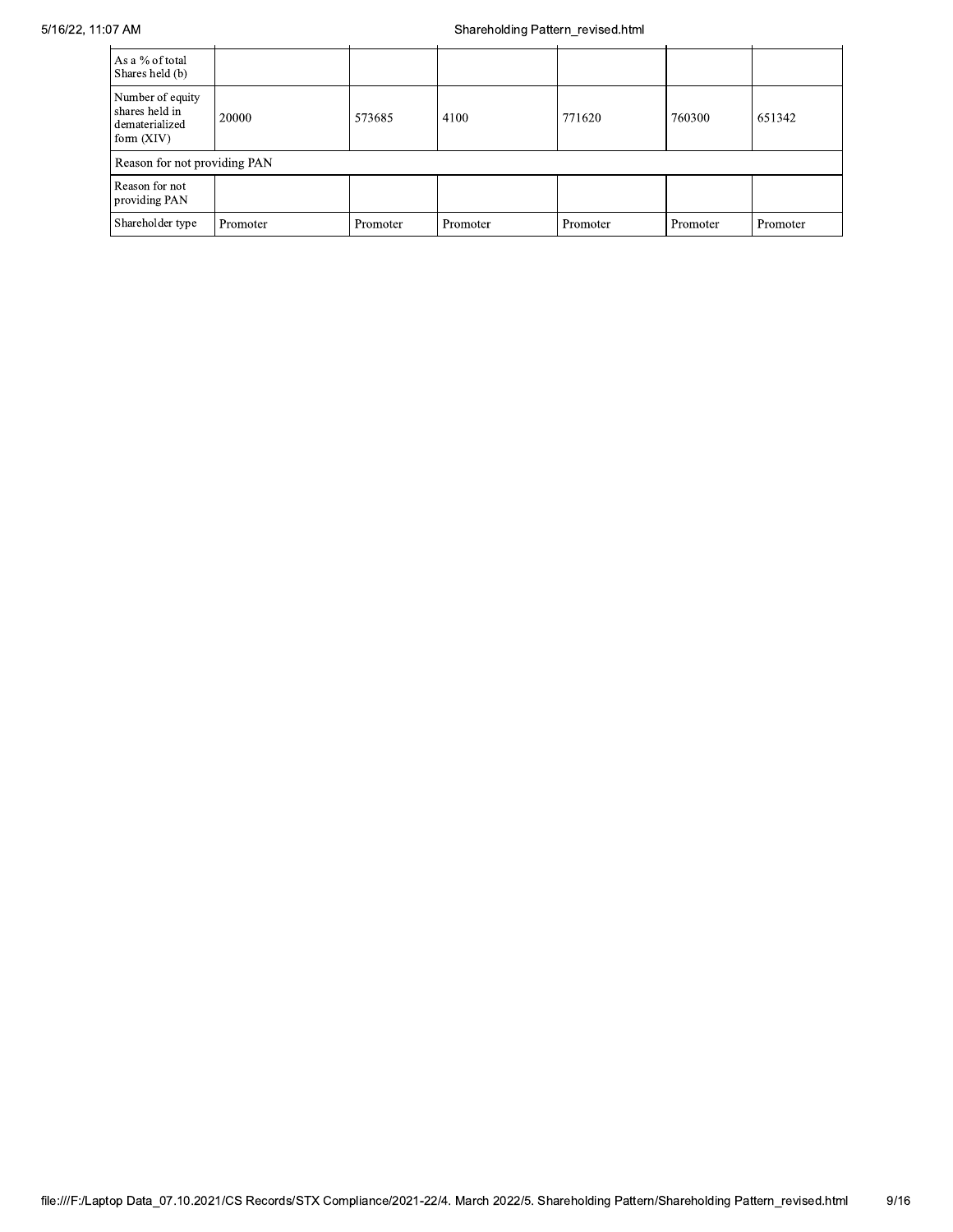$\mathsf I$ 

|                                                                                                                                                                                          | Individuals/Hindu undivided Family                            |
|------------------------------------------------------------------------------------------------------------------------------------------------------------------------------------------|---------------------------------------------------------------|
| Searial No.                                                                                                                                                                              |                                                               |
| Name of the<br>Shareholders (I)                                                                                                                                                          | Click here to go back                                         |
| PAN(II)                                                                                                                                                                                  | Total                                                         |
| No. of fully paid<br>up equity shares<br>held (IV)                                                                                                                                       | 2781047                                                       |
| No. Of Partly paid-<br>up equity shares<br>held (V)                                                                                                                                      |                                                               |
| No. Of shares<br>underlying<br>Depository<br>Receipts (VI)                                                                                                                               |                                                               |
| Total nos. shares<br>held $(VII) = (IV) +$<br>$(V)$ + $(VI)$                                                                                                                             | 2781047                                                       |
| Shareholding as a<br>% of total no. of<br>shares (calculated<br>as per SCRR,<br>1957) (VIII) As a<br>% of $(A+B+C2)$                                                                     | 14                                                            |
|                                                                                                                                                                                          | Number of Voting Rights held in each class of securities (IX) |
| Class eg:X                                                                                                                                                                               | 2781047                                                       |
| Class eg:y                                                                                                                                                                               |                                                               |
| Total                                                                                                                                                                                    | 2781047                                                       |
| Total as a % of<br>Total Voting rights                                                                                                                                                   | 14                                                            |
| No. Of Shares<br>Underlying<br>Outstanding<br>convertible<br>securities (X)                                                                                                              |                                                               |
| No. of Shares<br>Underlying<br>Outstanding<br>Warrants (Xi)                                                                                                                              |                                                               |
| No. Of Shares<br>Underlying<br>Outstanding<br>convertible<br>securities and No.<br>Of Warrants (Xi)<br>(a)                                                                               |                                                               |
| Shareholding, as a<br>% assuming full<br>conversion of<br>convertible<br>securities (as a<br>percentage of<br>diluted share<br>capital) (XI)=<br>$(VII)+(Xi)(a)$ As a<br>% of $(A+B+C2)$ | 14                                                            |
| Number of Locked in shares (XII)                                                                                                                                                         |                                                               |
| No. (a)                                                                                                                                                                                  |                                                               |
| As a % of total<br>Shares held (b)                                                                                                                                                       |                                                               |
|                                                                                                                                                                                          | Number of Shares pledged or otherwise encumbered (XIII)       |
| No. (a)                                                                                                                                                                                  |                                                               |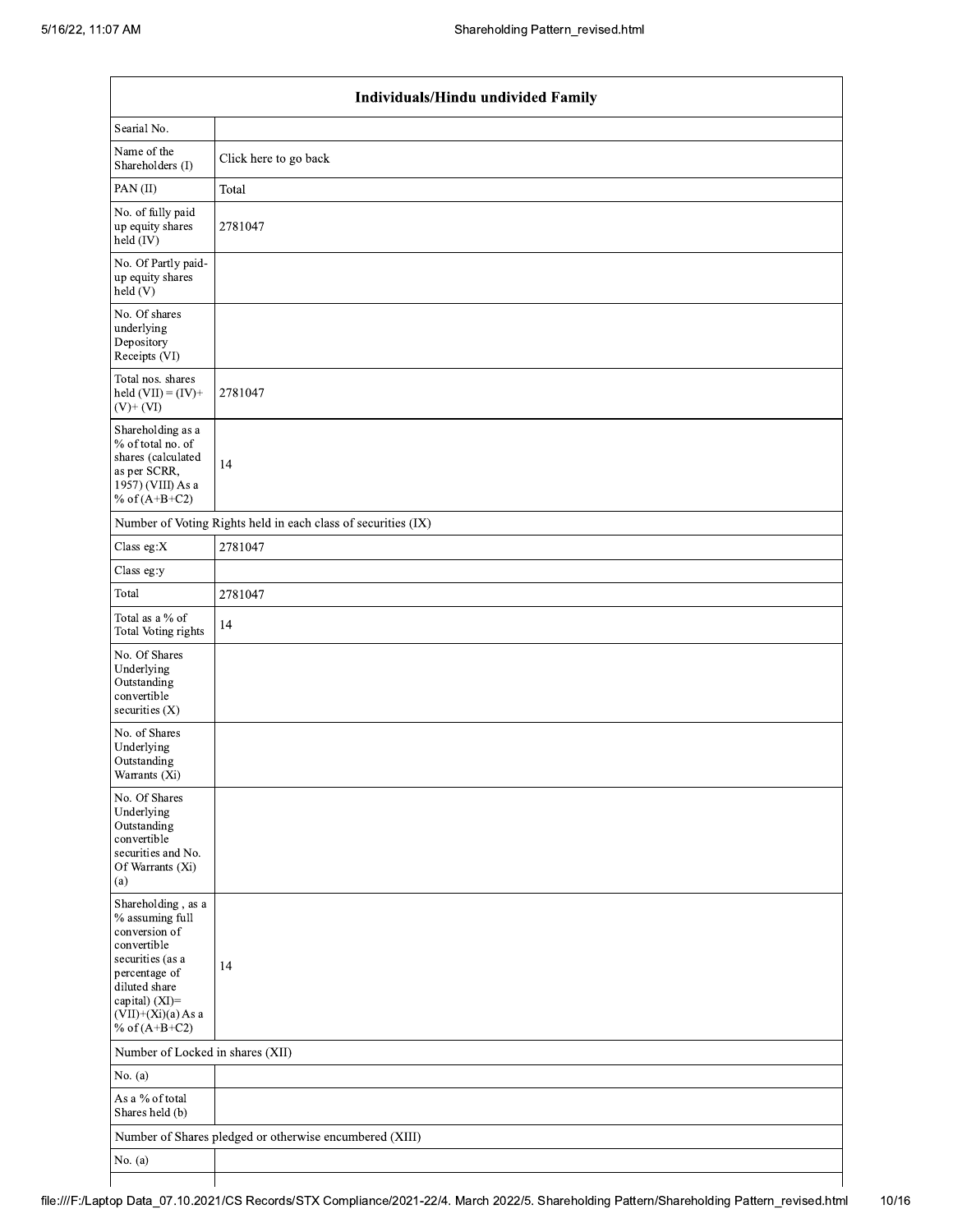## 5/16/22, 11:07 AM

| As a % of total<br>Shares held (b)                                   |         |
|----------------------------------------------------------------------|---------|
| Number of equity<br>shares held in<br>dematerialized<br>form $(XIV)$ | 2781047 |
| Reason for not providing PAN                                         |         |
| Reason for not<br>providing PAN                                      |         |
| Shareholder type                                                     |         |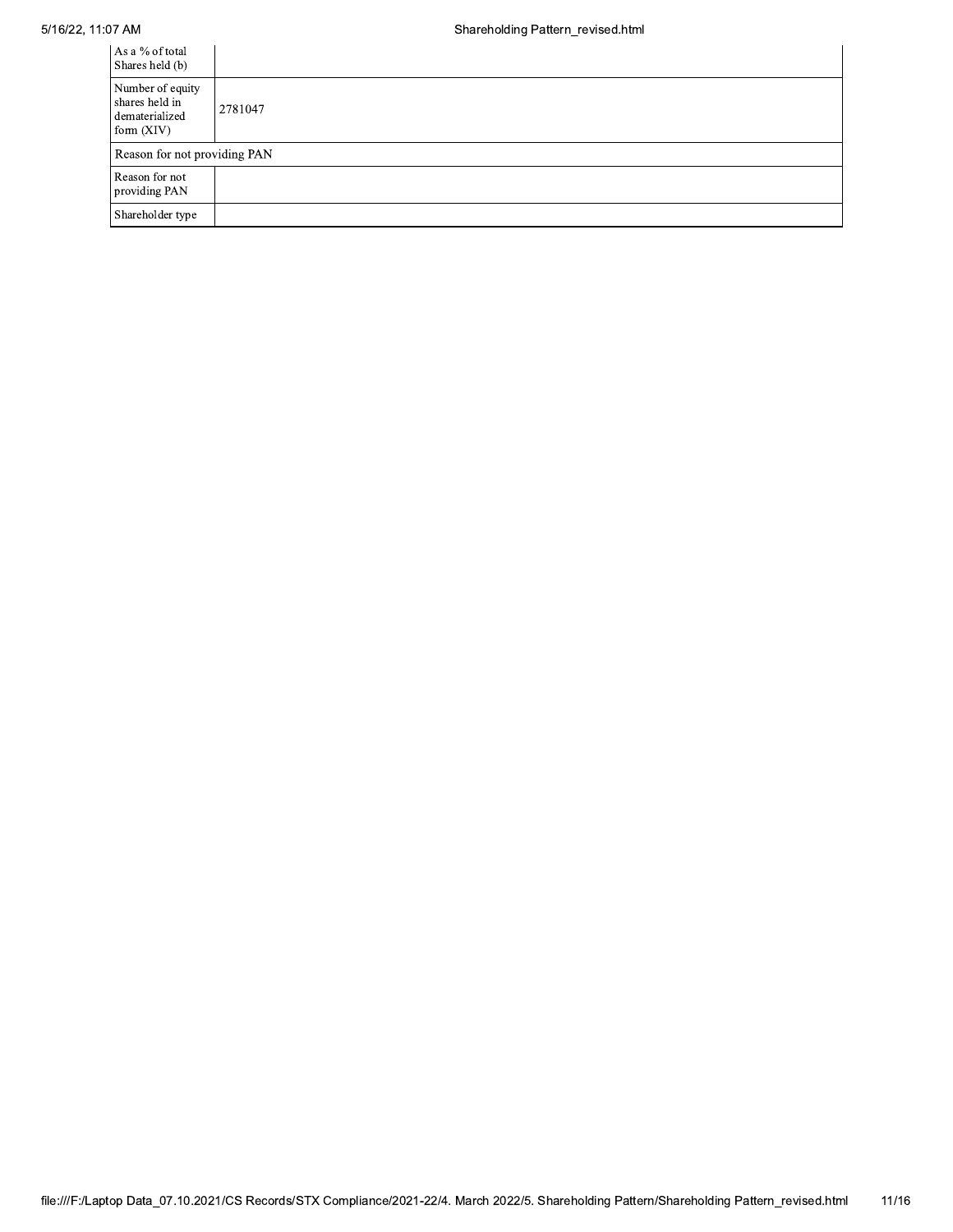| Any Other (specify)                                                                                                                                                                                                      |                                                               |                                                   |                                               |                                                                 |                                                            |                             |  |  |  |  |  |
|--------------------------------------------------------------------------------------------------------------------------------------------------------------------------------------------------------------------------|---------------------------------------------------------------|---------------------------------------------------|-----------------------------------------------|-----------------------------------------------------------------|------------------------------------------------------------|-----------------------------|--|--|--|--|--|
| Searial No.                                                                                                                                                                                                              | $\mathbf{1}$                                                  | $\overline{2}$                                    | 3                                             | $\overline{4}$                                                  | $\sqrt{5}$                                                 |                             |  |  |  |  |  |
| Category                                                                                                                                                                                                                 | <b>Bodies Corporate</b>                                       | <b>Bodies Corporate</b>                           | <b>Bodies</b><br>Corporate                    | <b>Bodies Corporate</b>                                         | <b>Bodies Corporate</b>                                    | Click<br>here to<br>go back |  |  |  |  |  |
| Name of the<br>Shareholders (I)                                                                                                                                                                                          | <b>ASSAM TIMBER</b><br><b>PRODUCTS</b><br>PRIVATE LIMITED     | THE MYSORE<br><b>CHIPBOARDS</b><br><b>LIMITED</b> | <b>VANRAJ</b><br><b>SUPPLIERS</b><br>PVT. LTD | <b>RAVI MARKETING</b><br><b>AND SERVICES</b><br>PRIVATE LIMITED | <b>SHREE SHYAM</b><br><b>TEA PRIVATE</b><br><b>LIMITED</b> |                             |  |  |  |  |  |
| PAN (II)                                                                                                                                                                                                                 | AABCA6975A                                                    | AABCT0613L                                        | AABCV0233C                                    | AACCR2511E                                                      | AAFCS9160B                                                 | Total                       |  |  |  |  |  |
| No. of the<br>Shareholders (I)                                                                                                                                                                                           | 1                                                             | 1                                                 | $\mathbf{1}$                                  | 1                                                               | 1                                                          | 5                           |  |  |  |  |  |
| No. of fully paid<br>up equity shares<br>held (IV)                                                                                                                                                                       | 2255786                                                       | 1797431                                           | 3943509                                       | 2827850                                                         | 277900                                                     | 11102476                    |  |  |  |  |  |
| No. Of Partly paid-<br>up equity shares<br>held (V)                                                                                                                                                                      |                                                               |                                                   |                                               |                                                                 |                                                            |                             |  |  |  |  |  |
| No. Of shares<br>underlying<br>Depository<br>Receipts (VI)                                                                                                                                                               |                                                               |                                                   |                                               |                                                                 |                                                            |                             |  |  |  |  |  |
| Total nos. shares<br>held $(VII) = (IV) +$<br>$(V)+ (VI)$                                                                                                                                                                | 2255786                                                       | 1797431                                           | 3943509                                       | 2827850                                                         | 277900                                                     | 11102476                    |  |  |  |  |  |
| Shareholding as a<br>% of total no. of<br>shares (calculated<br>as per SCRR,<br>1957) (VIII) As a<br>% of $(A+B+C2)$                                                                                                     | 11.36                                                         | 9.05                                              | 19.85                                         | 14.24                                                           | 1.4                                                        | 55.89                       |  |  |  |  |  |
|                                                                                                                                                                                                                          | Number of Voting Rights held in each class of securities (IX) |                                                   |                                               |                                                                 |                                                            |                             |  |  |  |  |  |
| Class eg: X                                                                                                                                                                                                              | 2255786                                                       | 1797431                                           | 3943509                                       | 2827850                                                         | 277900                                                     | 11102476                    |  |  |  |  |  |
| Class eg:y                                                                                                                                                                                                               |                                                               |                                                   |                                               |                                                                 |                                                            |                             |  |  |  |  |  |
| Total                                                                                                                                                                                                                    | 2255786                                                       | 1797431                                           | 3943509                                       | 2827850                                                         | 277900                                                     | 11102476                    |  |  |  |  |  |
| Total as a % of<br>Total Voting rights                                                                                                                                                                                   | 11.36                                                         | 9.05                                              | 19.85                                         | 14.24                                                           | 1.4                                                        | 55.89                       |  |  |  |  |  |
| No. Of Shares<br>Underlying<br>Outstanding<br>convertible<br>securities $(X)$                                                                                                                                            |                                                               |                                                   |                                               |                                                                 |                                                            |                             |  |  |  |  |  |
| No. of Shares<br>Underlying<br>Outstanding<br>Warrants (Xi)                                                                                                                                                              |                                                               |                                                   |                                               |                                                                 |                                                            |                             |  |  |  |  |  |
| No. Of Shares<br>Underlying<br>Outstanding<br>convertible<br>securities and No.<br>Of Warrants (Xi)<br>(a)                                                                                                               |                                                               |                                                   |                                               |                                                                 |                                                            |                             |  |  |  |  |  |
| Shareholding, as a<br>% assuming full<br>conversion of<br>convertible<br>securities (as a<br>percentage of<br>diluted share<br>capital) (XI)=<br>$(VII)+(X)$ As a %<br>of $(A+B+C2)$<br>Number of Locked in shares (XII) | 11.36                                                         | 9.05                                              | 19.85                                         | 14.24                                                           | 1.4                                                        | 55.89                       |  |  |  |  |  |

file:///F:/Laptop Data\_07.10.2021/CS Records/STX Compliance/2021-22/4. March 2022/5. Shareholding Pattern/Shareholding Pattern\_revised.html  $12/16$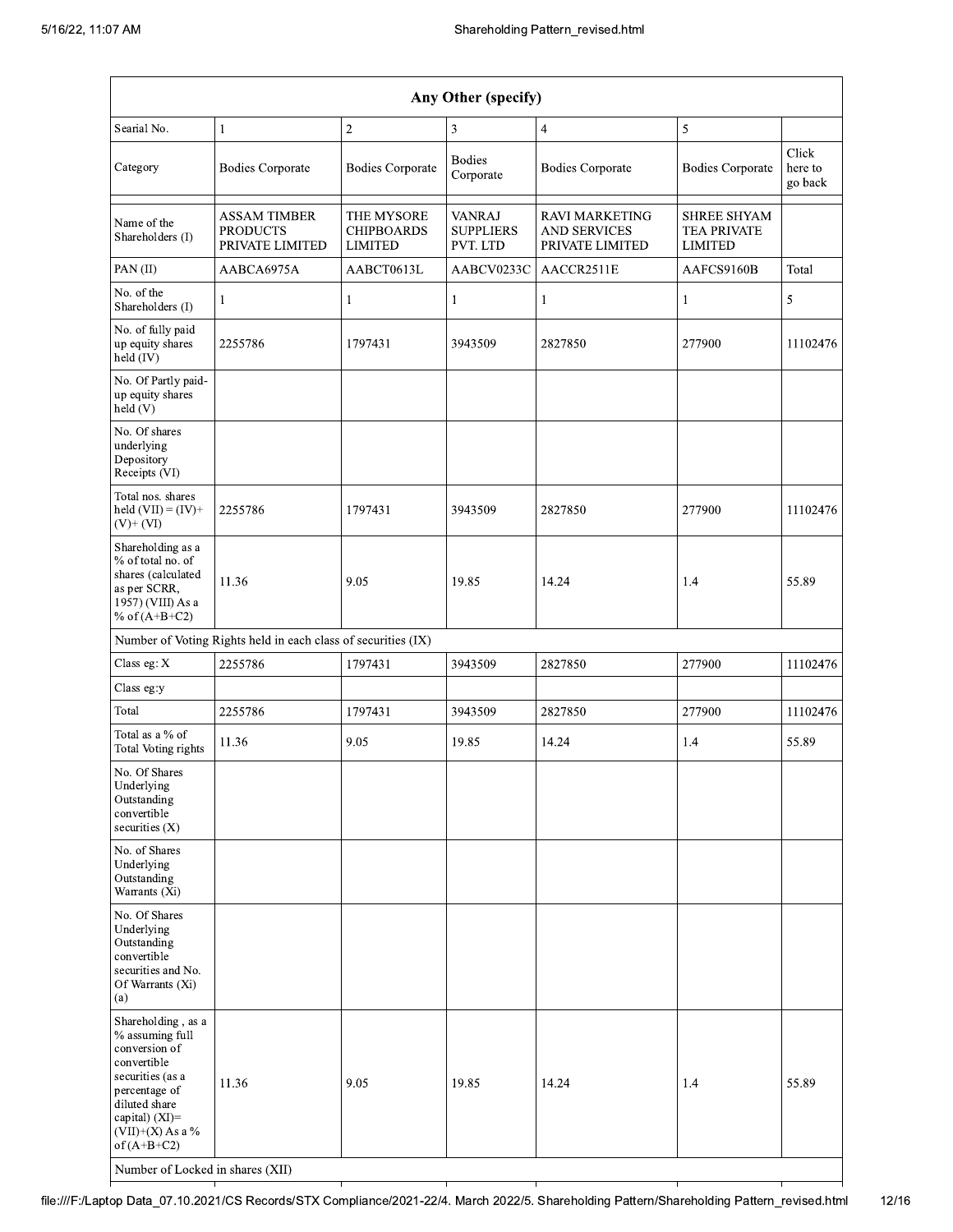## 5/16/22, 11:07 AM

## Shareholding Pattern\_revised.html

| No. $(a)$                                                            |                                                         |          |          |          |          |          |  |
|----------------------------------------------------------------------|---------------------------------------------------------|----------|----------|----------|----------|----------|--|
| As a % of total<br>Shares held (b)                                   |                                                         |          |          |          |          |          |  |
|                                                                      | Number of Shares pledged or otherwise encumbered (XIII) |          |          |          |          |          |  |
| No. $(a)$                                                            |                                                         |          |          |          |          |          |  |
| As a % of total<br>Shares held (b)                                   |                                                         |          |          |          |          |          |  |
| Number of equity<br>shares held in<br>dematerialized<br>form $(XIV)$ | 2255786                                                 | 1797431  | 3943509  | 2827850  | 277900   | 11102476 |  |
| Reason for not providing PAN                                         |                                                         |          |          |          |          |          |  |
| Reason for not<br>providing PAN                                      |                                                         |          |          |          |          |          |  |
| Shareholder type                                                     | Promoter                                                | Promoter | Promoter | Promoter | Promoter |          |  |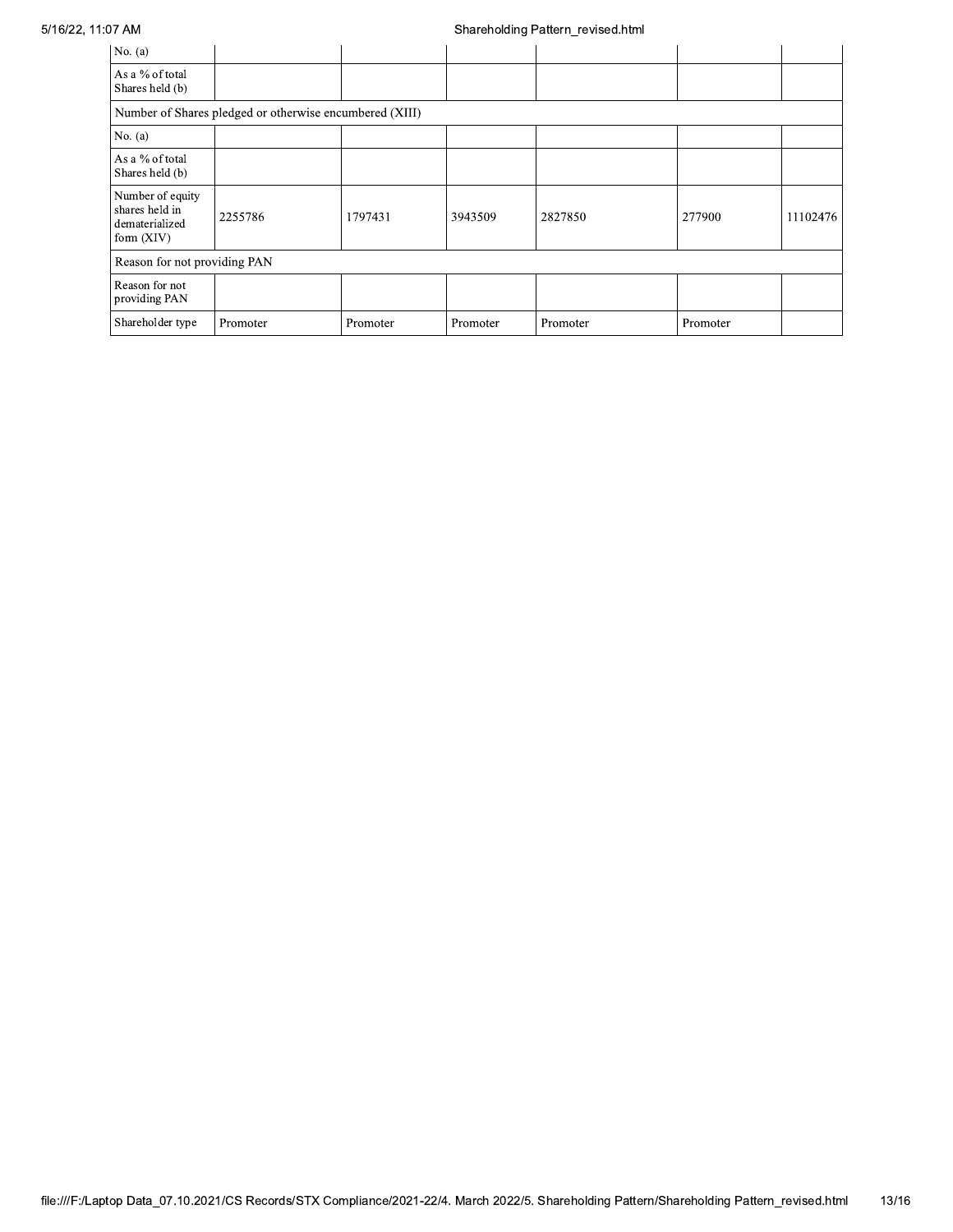| Any Other (specify)                                                                                                                                                                  |                                                               |                         |                         |                       |  |  |  |
|--------------------------------------------------------------------------------------------------------------------------------------------------------------------------------------|---------------------------------------------------------------|-------------------------|-------------------------|-----------------------|--|--|--|
| Searial No.<br>1                                                                                                                                                                     |                                                               | $\sqrt{2}$              | 3                       |                       |  |  |  |
| Category                                                                                                                                                                             | Non-Resident Indian (NRI)                                     | <b>Clearing Members</b> | <b>Bodies Corporate</b> |                       |  |  |  |
| Category / More<br>than 1 percentage                                                                                                                                                 | Category                                                      | Category                | Category                |                       |  |  |  |
| Name of the<br>Shareholders (I)                                                                                                                                                      |                                                               |                         |                         | Click here to go back |  |  |  |
| PAN(II)                                                                                                                                                                              |                                                               |                         |                         | Total                 |  |  |  |
| No. of the<br>Shareholders (I)                                                                                                                                                       | 128                                                           | 19                      | 44                      | 191                   |  |  |  |
| No. of fully paid<br>up equity shares<br>held (IV)                                                                                                                                   | 139157                                                        | 16326                   | 136389                  | 291872                |  |  |  |
| No. Of Partly paid-<br>up equity shares<br>held (V)                                                                                                                                  |                                                               |                         |                         |                       |  |  |  |
| No. Of shares<br>underlying<br>Depository<br>Receipts (VI)                                                                                                                           |                                                               |                         |                         |                       |  |  |  |
| Total nos. shares<br>held $(VII) = (IV) +$<br>$(V)$ + $(VI)$                                                                                                                         | 139157                                                        | 16326                   | 136389                  | 291872                |  |  |  |
| Shareholding as a<br>% of total no. of<br>shares (calculated<br>as per SCRR,<br>1957) (VIII) As a<br>% of $(A+B+C2)$                                                                 | 0.7                                                           | 0.08                    | 0.69                    | 1.47                  |  |  |  |
|                                                                                                                                                                                      | Number of Voting Rights held in each class of securities (IX) |                         |                         |                       |  |  |  |
| Class eg: X                                                                                                                                                                          | 139157                                                        | 16326                   | 136389                  | 291872                |  |  |  |
| Class eg:y                                                                                                                                                                           |                                                               |                         |                         |                       |  |  |  |
| Total                                                                                                                                                                                | 139157                                                        | 16326                   | 136389                  | 291872                |  |  |  |
| Total as a % of<br>Total Voting rights                                                                                                                                               | 0.7                                                           | 0.08                    | 0.69                    | 1.47                  |  |  |  |
| No. Of Shares<br>Underlying<br>Outstanding<br>convertible<br>securities (X)                                                                                                          |                                                               |                         |                         |                       |  |  |  |
| No. of Shares<br>Underlying<br>Outstanding<br>Warrants (Xi)                                                                                                                          |                                                               |                         |                         |                       |  |  |  |
| No. Of Shares<br>Underlying<br>Outstanding<br>convertible<br>securities and No.<br>Of Warrants (Xi)<br>(a)                                                                           |                                                               |                         |                         |                       |  |  |  |
| Shareholding, as a<br>% assuming full<br>conversion of<br>convertible<br>securities (as a<br>percentage of<br>diluted share<br>capital) (XI)=<br>$(VII)+(X)$ As a %<br>of $(A+B+C2)$ | 0.7                                                           | 0.08                    | 0.69                    | 1.47                  |  |  |  |
| Number of Locked in shares (XII)                                                                                                                                                     |                                                               |                         |                         |                       |  |  |  |
| No. (a)                                                                                                                                                                              |                                                               |                         |                         |                       |  |  |  |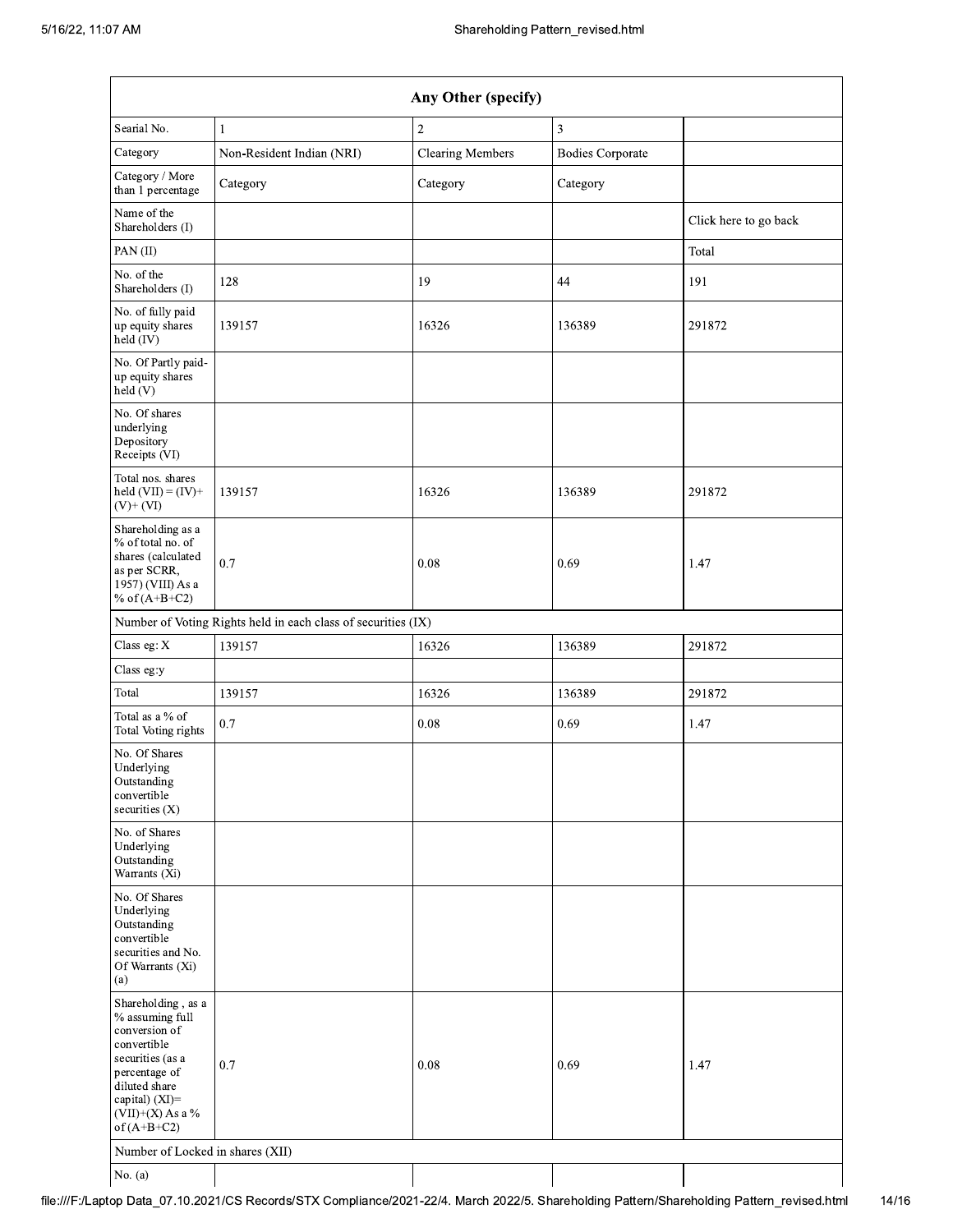| As a % of total<br>Shares held (b)                                   |        |       |        |        |  |  |  |
|----------------------------------------------------------------------|--------|-------|--------|--------|--|--|--|
| Number of equity<br>shares held in<br>dematerialized<br>form $(XIV)$ | 104637 | 16326 | 136389 | 257352 |  |  |  |
| Reason for not providing PAN                                         |        |       |        |        |  |  |  |
| Reason for not<br>providing PAN                                      |        |       |        |        |  |  |  |